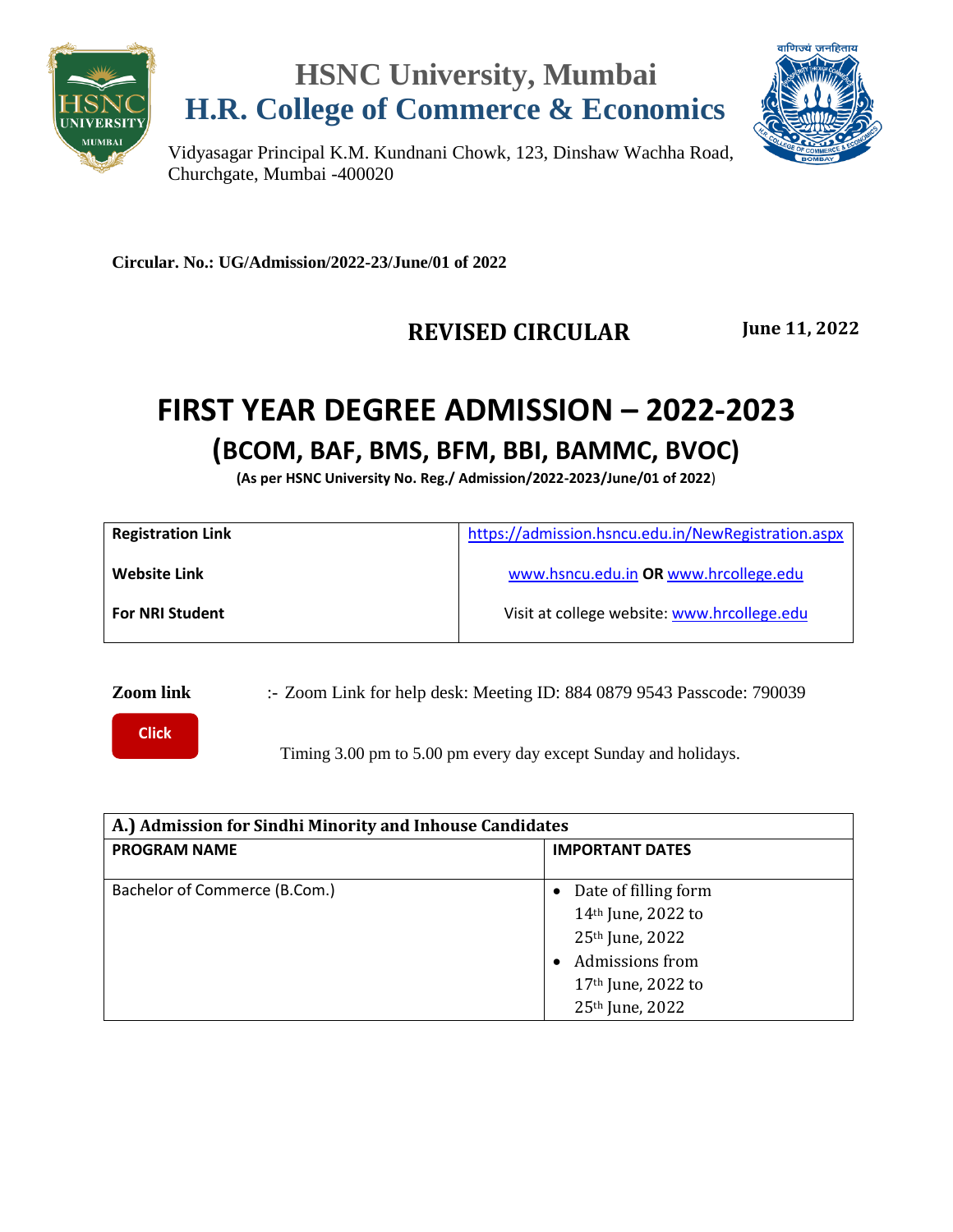

## **HSNC University, Mumbai H.R. College of Commerce & Economics**



Vidyasagar Principal K.M. Kundnani Chowk, 123, Dinshaw Wachha Road, Churchgate, Mumbai -400020

| B.) Admission for Sindhi Minority, Inhouse and Outside Candidates                                   |                                                                                                                  |  |  |
|-----------------------------------------------------------------------------------------------------|------------------------------------------------------------------------------------------------------------------|--|--|
| <b>PROGRAM NAME</b>                                                                                 | <b>IMPORTANT DATES</b>                                                                                           |  |  |
| Bachelor of Vocation (Retail Management)<br>Bachelor of Vocation (Tourism & Hospitality Management) | Date of filling form<br>$\bullet$<br>$14th$ June onwards<br>Admissions from<br>$\bullet$<br>$17th$ June, 2022 to |  |  |
| Bachelor of Vocation (Wealth Management)                                                            | 25 <sup>th</sup> June, 2022                                                                                      |  |  |

| C.) Pre-Admission Registration for the following Programmes, (All Boards) |                                                                                |  |
|---------------------------------------------------------------------------|--------------------------------------------------------------------------------|--|
| <b>PROGRAM NAME</b>                                                       | <b>IMPORTANT DATES</b>                                                         |  |
| Bachelor of Commerce (B.Com.)                                             | Date of filling form 14th June<br>onwards<br>Admission dates will be announced |  |
| Bachelor of Arts in Mass Media Communication (BAMMC)                      |                                                                                |  |
| Bachelor of Commerce (Accounting & Finance: BAF)                          | Shortly                                                                        |  |
| Bachelor of Commerce (Banking & Insurance: BBI)                           |                                                                                |  |
| Bachelor of Commerce (Financial Markets: BFM)                             |                                                                                |  |
| Bachelor of Commerce (Management Studies: BMS)                            |                                                                                |  |

**\* For all admission details and Merit Lists please refer website:**

**[www.hrcollege.edu](http://www.hrcollege.edu/) OR [www.hsncu.edu.in](http://www.hsncu.edu.in/)**

For Any queries, please write to **<askmeanything@hrcollege.edu>**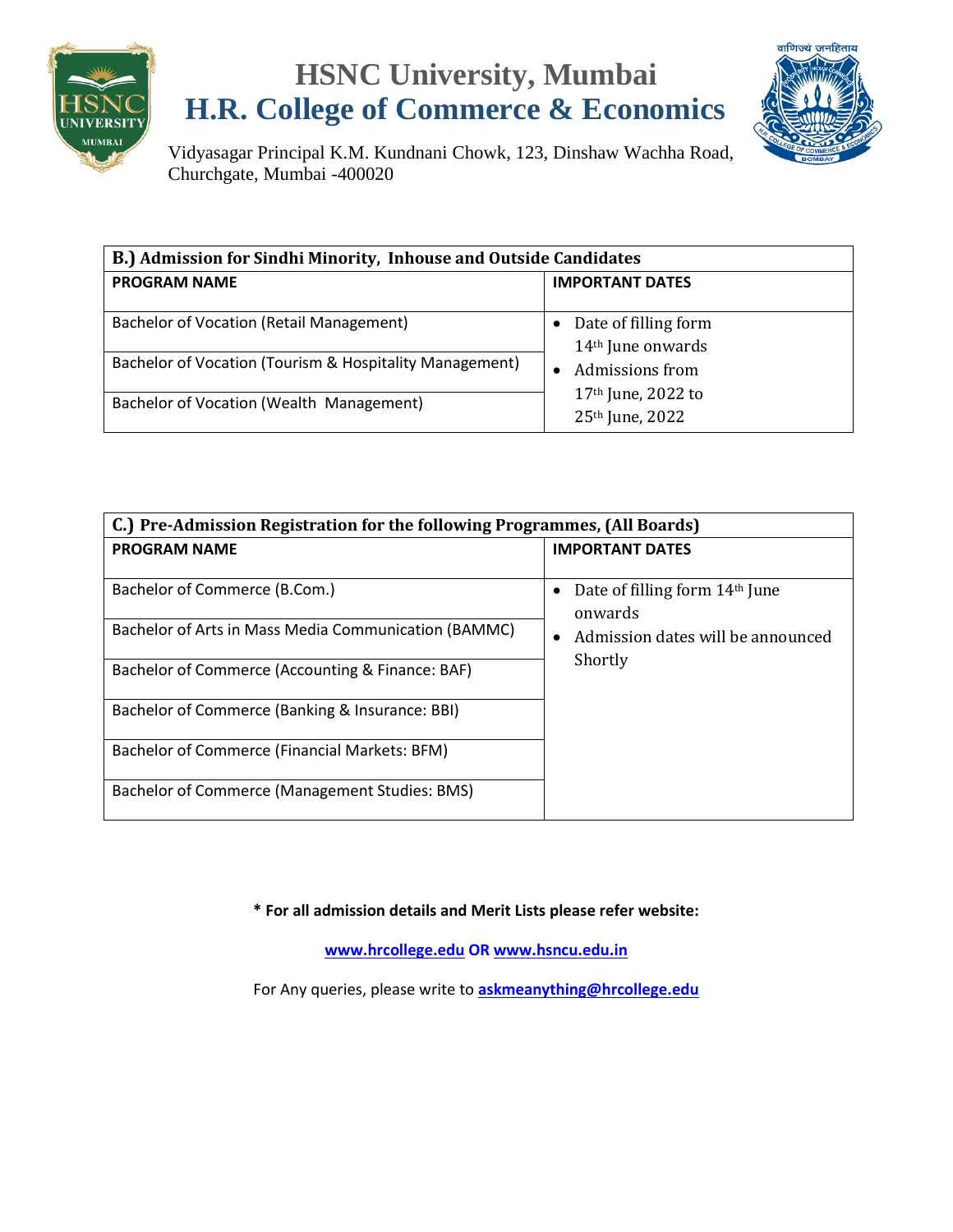





Vidyasagar Principal K.M. Kundnani Chowk, 123, Dinshaw Wachha Road, Churchgate, Mumbai -400020

### **GUIDELINES FOR ADMISSIONS TO FIRST YEAR DEGREE CLASSES 2022-2023**

- **1.** Guidelines for admission of students in H. R. College, is prepared as per HSNC University Circular No. Reg./ Admission/2022-2023/June/01 of 2022
- **2.** For F.Y.B.Com. Admissions, priority will be given to in-house students. The remaining seats, if any, will be allotted strictly on merit.
- **3.** Admissions will be granted for the following categories
	- Open/General
	- Sindhi Minority\*\*
	- Others

\*\*Fifty percent of seats will be available for admission to Sindhi Students as H.R. College is minority Institution. **(Affidavit on Rs.100/- stamp paper required for Sindhi students only.)**

**4.** For Self-Finance Courses, i.e. First Year in BAF/ BBI/ BFM/ BMS/ BAMMC/ admissions will be given as per the norms laid down for minority institutions.